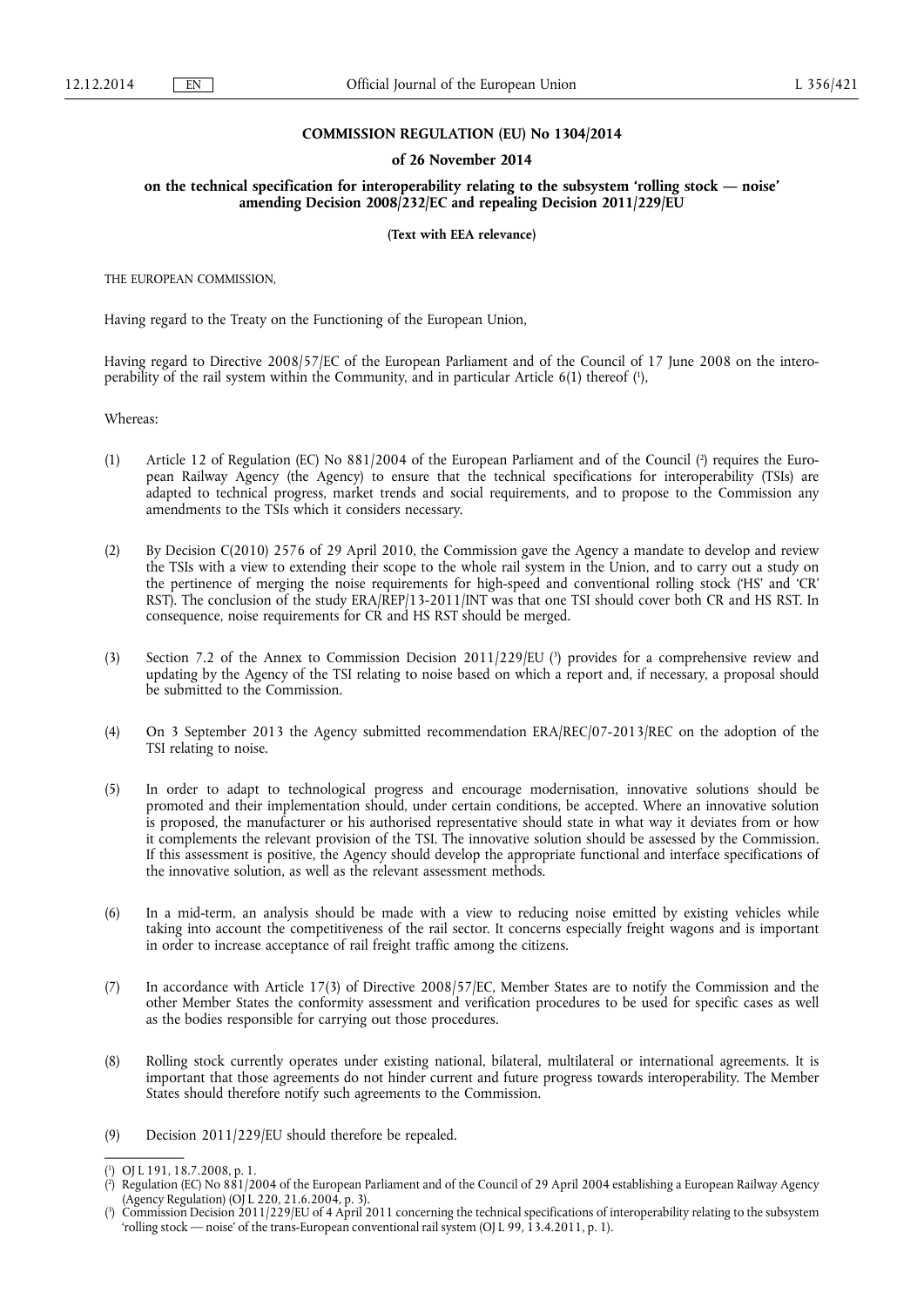- (10) Commission Decision 2008/232/EC ( 1 ) should be amended accordingly as regards the limits for stationary noise, the interior noise levels and the boundary characteristics linked to exterior noise.
- (11) The measures provided for in this Regulation are in accordance with the opinion of the Committee established in accordance with Article 29(1) of Directive 2008/57/EC,

HAS ADOPTED THIS REGULATION:

### *Article 1*

This Regulation lays down the technical specification for interoperability (TSI) relating to the 'rolling stock — noise' subsystem of the rail system in the Union, as set out in the Annex.

#### *Article 2*

The TSI shall apply to the rolling stock which falls within the scope of Commission Regulation (EU) No 1302/2014 ( 2 ) and Commission Regulation (EU) No 321/2013 ( 3 ).

#### *Article 3*

Within six months of the entry into force of this Regulation, Member States shall notify the Commission of all agreements containing requirements relating to noise emission limits, provided they were not already notified under Commission Decisions 2006/66/EC ( 4 ) or 2011/229/EU.

The agreements to be notified shall be:

- (a) national agreements between the Member States and railway undertakings or infrastructure managers, agreed on either a permanent or a temporary basis and necessitated by the specific or local nature of the intended transport service;
- (b) bilateral or multilateral agreements between railway undertakings, infrastructure managers or safety authorities which deliver significant levels of local or regional interoperability;
- (c) international agreements between one or more Member States and at least one third country, or between railway undertakings or infrastructure managers of Member States and at least one railway undertaking or infrastructure manager of a third country which deliver significant levels of local or regional interoperability.

#### *Article 4*

The procedures for assessment of conformity, suitability for use and EC verification set out in Section 6 of the Annex to this Regulation shall be based on the modules defined in Commission Decision 2010/713/EU ( 5 ).

#### *Article 5*

With regard to the specific cases listed in Section 7.3.2 of the Annex, the conditions to be met for the verification of interoperability in accordance with Article 17(2) of Directive 2008/57/EC shall be the applicable technical rules in use in the Member State which authorises the placing in service of the subsystems covered by this Regulation.

<sup>(</sup> 1 ) Commission Decision 2008/232/EC of 21 February 2008 concerning a technical specification for interoperability relating to the rolling stock sub-system of the trans-European high-speed rail system (OJ L 84, 26.3.2008, p. 132).

<sup>(</sup> 2 ) Commission Regulation (EU) No 1302/2014 of 18 November 2014 concerning a technical specification for interoperability relating to the 'rolling stock — locomotives and passenger rolling stock' subsystem of the rail system in the European Union (See page 228 of this Official Journal).

<sup>(</sup> 3 ) Commission Regulation (EU) No 321/2013 of 13 March 2013 concerning the technical specification for interoperability relating to the subsystem 'rolling stock — freight wagons' of the rail system in the European Union and repealing Decision 2006/861/EC (OJ L 104, 12.4.2013, p. 1).

<sup>(</sup> 4 ) Commission Decision 2006/66/EC of 23 December 2005 concerning the technical specification for interoperability relating to the subsystem rolling stock — noise of the trans-European conventional rail system (OJ L 37, 8.2.2006, p. 1).

<sup>(</sup> 5 ) Commission Decision 2010/713/EU of 9 November 2010 on modules for the procedures for assessment of conformity, suitability for use and EC verification to be used in the technical specifications for interoperability adopted under Directive 2008/57/EC of the European Parliament and of the Council (OJ L 319, 4.12.2010, p. 1).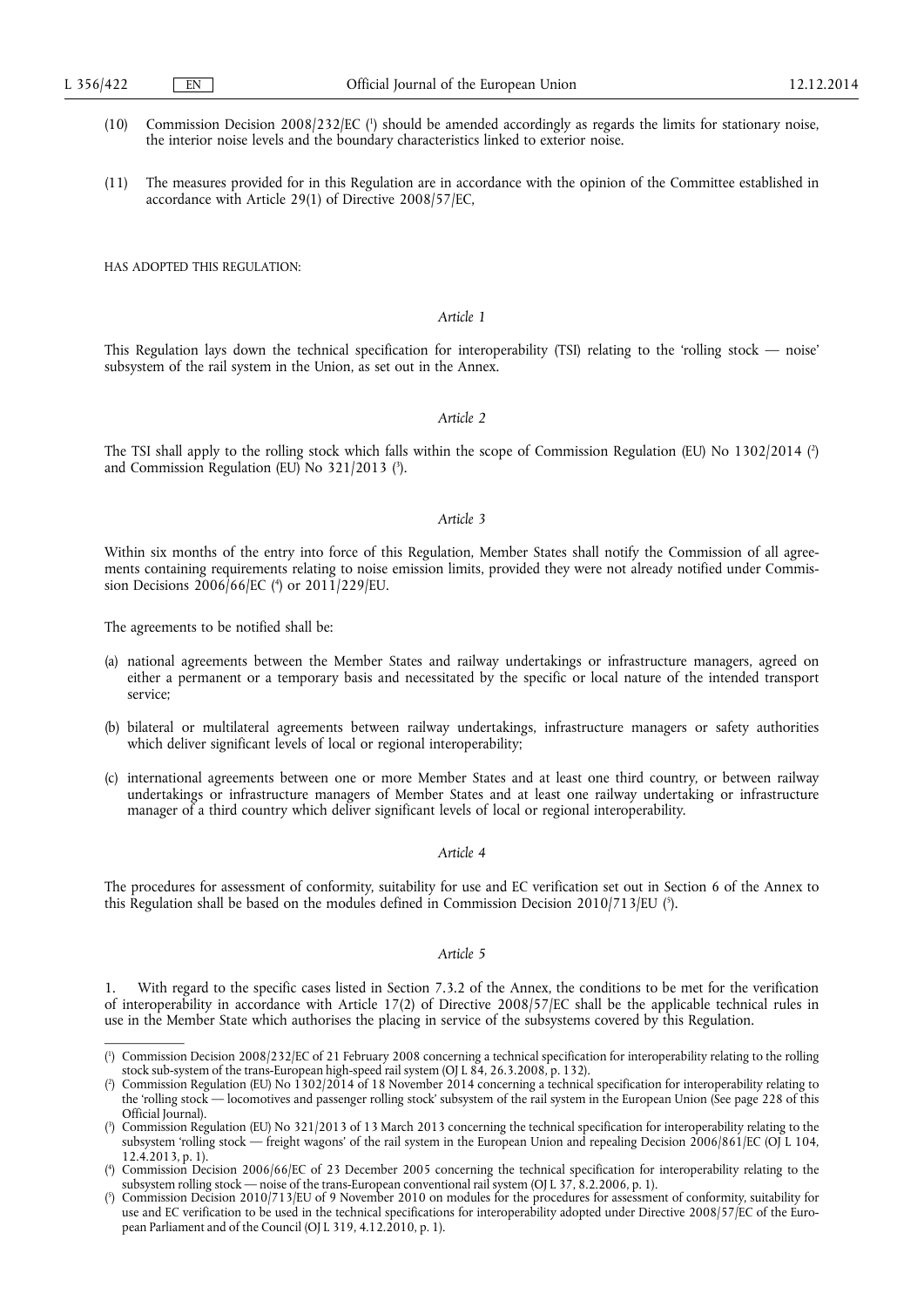2. Within six months of the entry into force of this Regulation, each Member State shall inform the Commission and the Member States about:

- (a) the technical rules referred to in paragraph 1;
- (b) the conformity assessment and verification procedures to be carried out in application of the technical rules referred to in paragraph 1;
- (c) the bodies designated in accordance with Article 17(3) of Directive 2008/57/EC in order to carry out the conformity assessment and verification procedures with respect to the specific cases set out in Section 7.3.2 of the Annex to this Regulation.

## *Article 6*

Compliance with the lower exposure action values set out in Article 3 of Directive 2003/10/EC of the European Parliament and of the Council ( 1 ) shall be ensured by compliance with the driver's cabin interior noise level, as set out in point 4.2.4 of the Annex to this Regulation as well as by appropriate operational conditions to be defined by the railway undertaking.

#### *Article 7*

1. In order to adapt to technological progress, innovative solutions may be proposed by the manufacturer or its authorised representative which do not comply with the specifications set out in the Annex and/or for which the assessment methods set out in the Annex cannot be applied.

2. Innovative solutions may be related to the rolling stock subsystem, its parts and its interoperability constituents.

3. Where an innovative solution is proposed, the manufacturer or his authorised representative established within the Union shall state in what way it deviates from or how it complements the relevant provisions of this TSI and shall submit the deviations to the Commission for analysis. The Commission may request the opinion of the Agency on the proposed innovative solution.

4. The Commission shall deliver an opinion on the proposed innovative solution. If this opinion is positive, the appropriate functional and interface specifications and the assessment method, which need to be included in the TSI in order to allow the use of this innovative solution, shall be developed by the Agency and subsequently integrated into the TSI during the revision process pursuant to Article 6 of Directive 2008/57/EC. If the opinion is negative, the proposed innovative solution shall not be used.

5. Pending the review of the TSI, a positive opinion delivered by the Commission shall be considered as an acceptable means of compliance with the essential requirements of Directive 2008/57/EC and may therefore be used for the assessment of the subsystem.

#### *Article 8*

The declaration of verification and/or conformity to type of a new vehicle established in accordance with Decision 2011/229/EU shall be considered valid:

- for locomotives, EMUs, DMUs and coaches until the type or design certificate needs to be renewed as stated in Decision 2011/291/EU for cases where the latter decision was applied, or until 31 May 2017 for other cases,
- for wagons until 13 April 2016.

The declaration of verification and/or conformity to type of a new vehicle established in accordance with Decision 2008/232/EC shall be considered valid until the type or design certificate needs to be renewed as stated in this Decision.

<sup>(</sup> 1 ) Directive 2003/10/EC of the European Parliament and of the Council of 6 February 2003 on the minimum health and safety requirements regarding the exposure of workers to the risks arising from physical agents (noise) (Seventeenth individual Directive within the meaning of Article 16(1) of Directive 89/391/EEC) (OJ L 42, 15.2.2003, p. 38).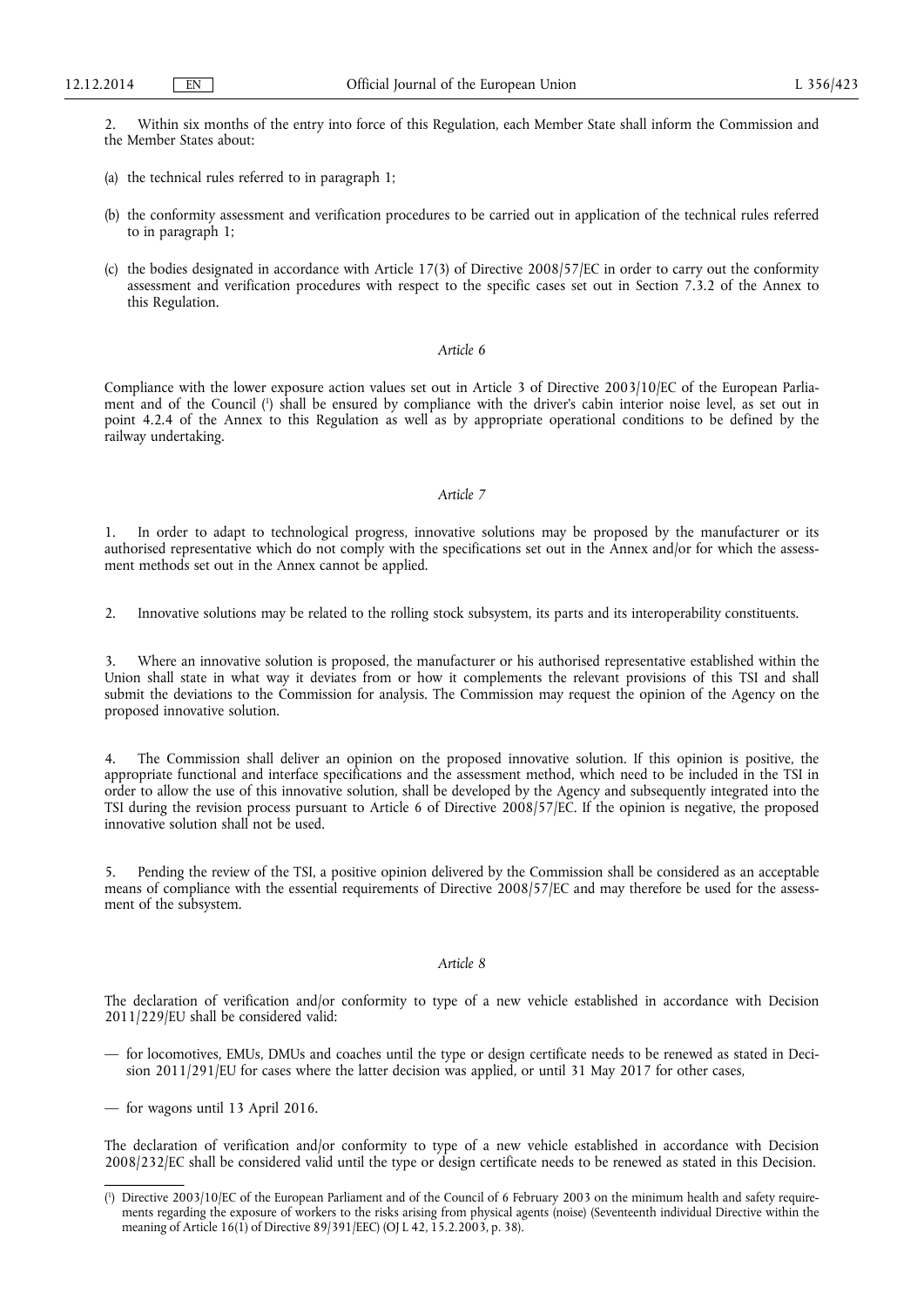#### *Article 9*

1. Decision 2011/229/EU is repealed with effect from 1 January 2015.

2. In the Annex to Decision 2008/232/EC, points 4.2.6.5, 4.2.7.6 and 7.3.2.15 are deleted with effect from 1 January 2015.

3. The provisions referred to in paragraphs 1 and 2 shall however continue to apply in relation to projects authorised in accordance with the TSI annexed to those Decisions and, unless the applicant requests to apply this Regulation, to projects relating to new vehicles and to the renewal or upgrading of existing vehicles which are at an advanced stage of development, are the subject of a contract in force on the date of publication of this Regulation or cases referred to in Article 8 of this Regulation.

#### *Article 10*

This Regulation shall enter into force on the twentieth day following that of its publication in the *Official Journal of the European Union*.

It shall apply from 1 January 2015. However, an authorisation for placing into service may be granted in application of the TSI as set out in the Annex to this Regulation, before 1 January 2015.

> This Regulation shall be binding in its entirety and directly applicable in the Member States in accordance with the Treaties.

Done at Brussels, 26 November 2014.

*For the Commission The President*  Jean-Claude JUNCKER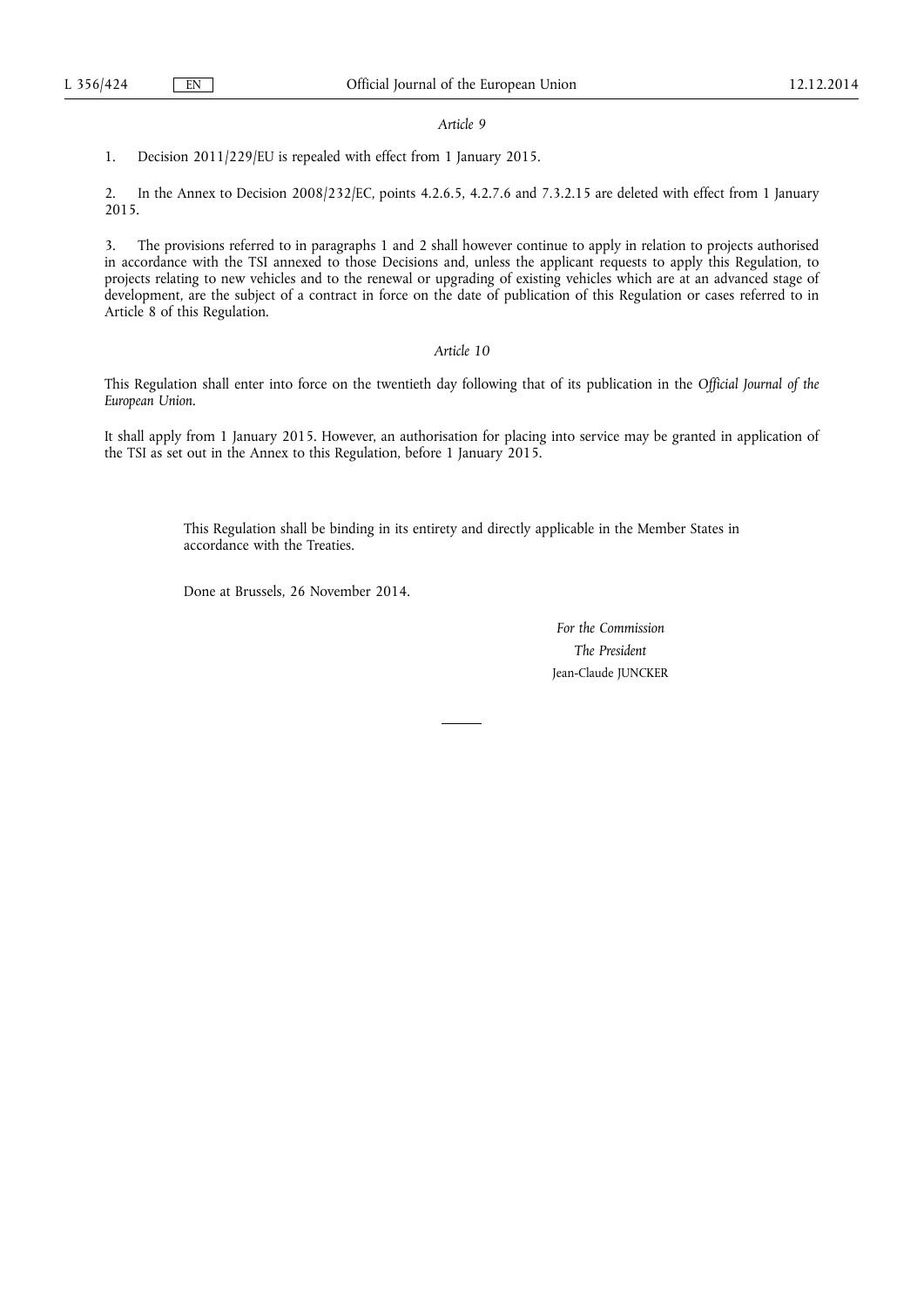## ANNEX

## TABLE OF CONTENTS

| 1.     | 426 |
|--------|-----|
| 1.1.   | 426 |
| 1.2.   | 426 |
| 2.     | 426 |
| 3.     | 426 |
| 4.     | 427 |
| 4.1.   | 427 |
| 4.2.   | 427 |
|        | 427 |
|        | 428 |
|        | 428 |
|        | 429 |
| 4.3.   | 429 |
| 4.4.   | 430 |
| 4.5.   | 430 |
| 4.6.   | 430 |
| 4.7.   | 430 |
| 4.8.   | 430 |
| 5.     | 430 |
| 6.     | 430 |
| 6.1.   | 430 |
| 6.2.   | 430 |
| 6.2.1. | 430 |
|        | 431 |
| 6.2.3. | 433 |
| 7.     | 434 |
| 7.1.   | 434 |
| 7.2.   | 434 |
| 7.3.   | 434 |
| 7.3.1. | 434 |
|        | 435 |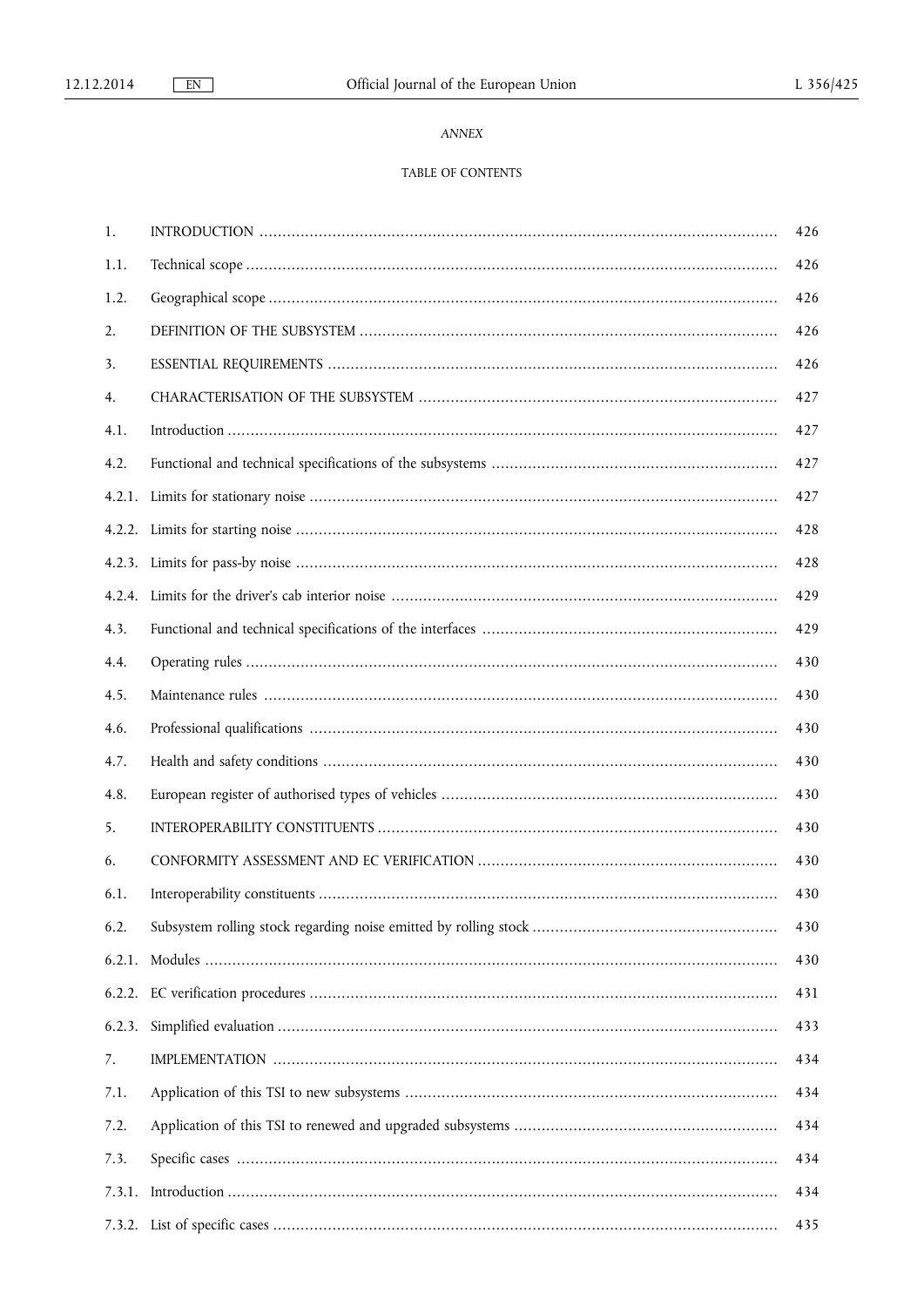#### 1. INTRODUCTION

In general Technical Specifications for Interoperability (TSI) lay down for each subsystem (or part of it) the optimal level of harmonised specifications in order to ensure the interoperability of the rail system. Therefore TSIs harmonise only the specifications concerning parameters which are critical to interoperability (basic parameters). The specifications of the TSIs must meet the essential requirements as set out in Annex III of Directive 2008/57/EC.

In line with the proportionality principle this TSI sets out the optimal level of harmonisation related to specifications on the rolling stock subsystem as defined in Section 1.1 intended to limit the noise emission of the rail system within the Union.

#### 1.1. **Technical scope**

This TSI applies to all rolling stock within the scope of Regulation (EU) No 1302/2014 (LOC&PAS TSI) and Regulation (EU) No 321/2013 (WAG TSI).

#### 1.2. **Geographical scope**

The geographical scope of this TSI corresponds to the scopes defined in Section 1.2 of Regulation (EU) No 1302/2014 and in Section 1.2 of Regulation (EU) No 321/2013, each for their rolling stock (RST) concerned.

#### 2. DEFINITION OF THE SUBSYSTEM

A 'unit' means the rolling stock which is subject to the application of this TSI, and therefore subject to the 'EC' verification procedure. Chapter 2 of Regulation (EU) No 1302/2014 and Chapter 2 of Regulation (EU) No 321/2013 describe what a unit can consist of.

The requirements of this TSI apply to the following categories of rolling stock set out in Section 1.2 in Annex I of Directive 2008/57/EC:

- (a) *Self-propelling thermal or electric trains*. This category is further defined in Chapter 2 of Regulation (EU) No 1302/2014 and shall be referred to in this TSI as multiple units, EMU (electrified) or DMU (diesel).
- (b) *Thermal or electric traction units*. This category is further defined in Chapter 2 of Regulation (EU) No 1302/2014 and shall be referred to in this TSI as locomotives. Power units that form part of a 'selfpropelling thermal or electric train' and railcars are not included in this category and belong to the category under point (a).
- (c) *Passenger carriages and other related cars.* This category is further defined in Chapter 2 of Regulation (EU) No 1302/2014 and shall be referred to in this TSI as coaches.
- (d) *Freight wagons, including vehicles designed to carry lorries*. This category is further defined in Chapter 2 of Regulation (EU) No 321/2013 and shall be referred to in this TSI as wagons.
- (e) *Mobile railway infrastructure construction and maintenance equipment*. This category is further defined in Chapter 2 of Regulation (EU) No 1302/2014 and consists of on-track machines (referred to in this TSI as OTMs) and infrastructure inspection vehicles, which belong to the categories in points (a), (b) or (d) depending on their design.

#### 3. ESSENTIAL REQUIREMENTS

All basic parameters set out in this TSI must be linked with at least one of the essential requirements as set out in Annex III of Directive 2008/57/EC. Table 1 indicates the allocation.

#### *Table 1*

#### **Basic parameters and their link to the essential requirements**

|       |                             | Essential requirements |                             |        |                         |                      |
|-------|-----------------------------|------------------------|-----------------------------|--------|-------------------------|----------------------|
| Point | Basic parameter             | Safety                 | Reliability<br>availability | Health | Environm.<br>protection | Technical<br>compat. |
| 4.2.1 | Limits for stationary noise |                        |                             |        | 1.4.4                   |                      |
| 4.2.2 | Limits for starting noise   |                        |                             |        | 1.4.4                   |                      |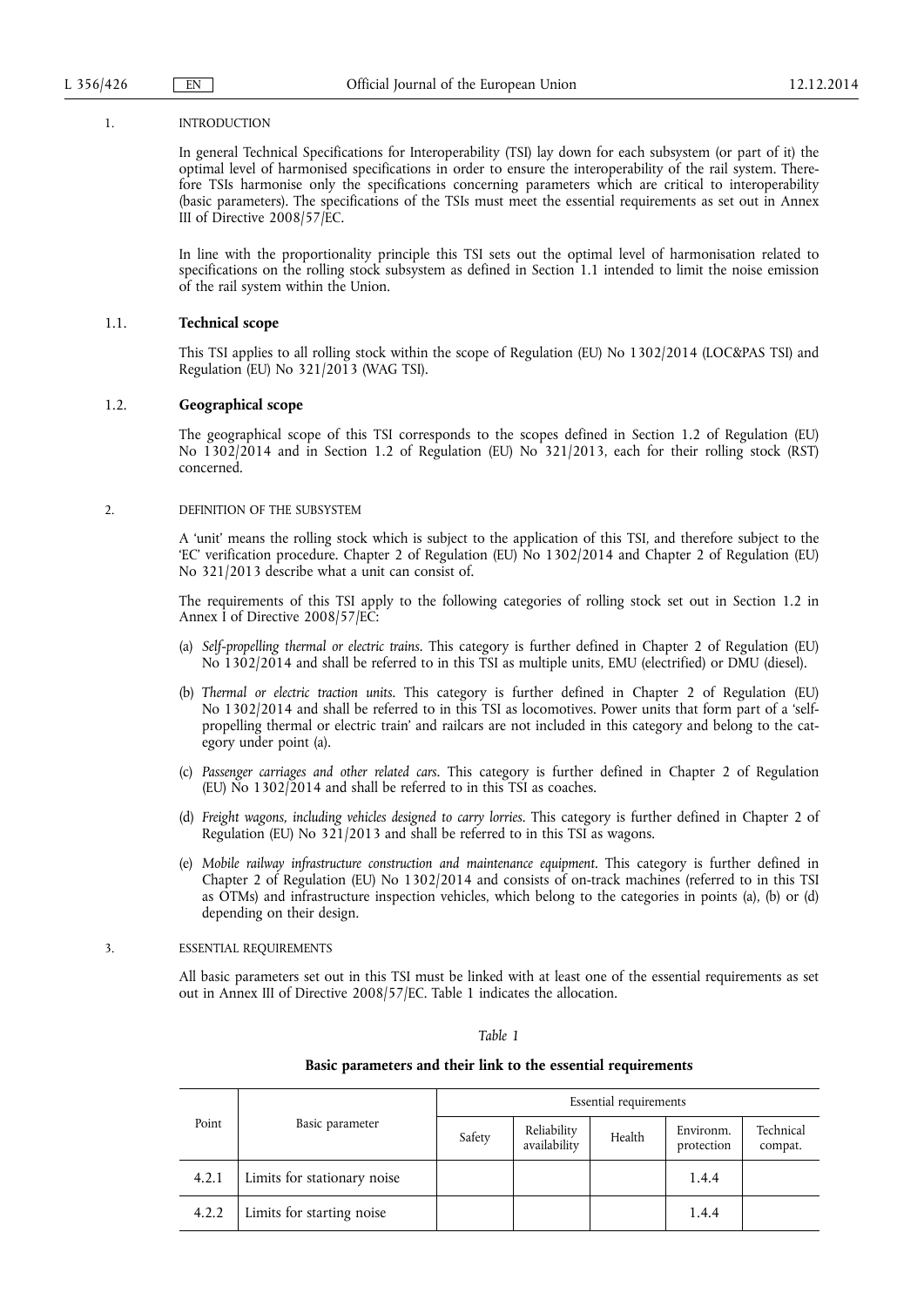|       | Basic parameter                           | Essential requirements |                             |        |                         |                      |  |
|-------|-------------------------------------------|------------------------|-----------------------------|--------|-------------------------|----------------------|--|
| Point |                                           | Safety                 | Reliability<br>availability | Health | Environm.<br>protection | Technical<br>compat. |  |
| 4.2.3 | Limits for pass-by noise                  |                        |                             |        | 1.4.4                   |                      |  |
| 4.2.4 | Limits for driver's cab interior<br>noise |                        |                             |        | 1.4.4                   |                      |  |

#### 4. CHARACTERISATION OF THE SUBSYSTEM

#### 4.1. **Introduction**

This Chapter sets out the optimal level of harmonisation related to specifications on the rolling stock subsystem intended to limit the noise emission of the Union rail system and to achieve interoperability.

#### 4.2. **Functional and technical specifications of the subsystems**

The following parameters have been identified as critical for the interoperability (basic parameters):

- (a) 'stationary noise';
- (b) 'starting noise';
- (c) 'pass-by noise';
- (d) 'driver's cab interior noise'.

The corresponding functional and technical specifications allocated to the different categories of rolling stock are set out in this section. In case of units equipped with both thermal and electric power the relevant limit values under all normal operation modes shall be respected. If one of these operation modes foresees the use of both thermal and electric power at the same time the less restrictive limit value applies. In accordance with Articles 5(5) and 2(l) of Directive 2008/57/EC, provision may be made for specific cases. Such provisions are indicated in Section 7.3.

The assessment procedures for the requirements in this section are defined in the indicated points and sub points of Chapter 6.

## 4.2.1. *Limits for stationary noise*

The limit values for the following sound pressure levels under normal vehicle conditions concerning the stationary noise allocated to the categories of the rolling stock subsystem are set out in Table 2:

- (a) the A-weighted equivalent continuous sound pressure level of the unit  $(L_{pAeq,T[unit]})$ ;
- (b) the A-weighted equivalent continuous sound pressure level at the nearest measuring position i considering the main air compressor ( $L^i_{\text{pAeq},T}$ ); and
- (c) the AF-weighted sound pressure level at the nearest measuring position i considering impulsive noise of the exhaust valve of the air dryer  $(L_{pAFmax}^i)$ .

The limit values are defined at a distance of 7,5 m from the centre of the track and 1,2 m above top of rail.

## *Table 2*

#### **Limit values for stationary noise**

| Category of the rolling stock subsystem                   | $L_{\text{pAeq},T~\text{[unit]}}~\text{[dB]}$ | $L^i_{pAeq,T}$ [dB] | $L_{pAFmax}^{i}$ [dB] |
|-----------------------------------------------------------|-----------------------------------------------|---------------------|-----------------------|
| Electric locomotives and OTMs with electric trac-<br>tion | 70                                            |                     | 85                    |
| Diesel locomotives and OTMs with diesel traction          |                                               |                     |                       |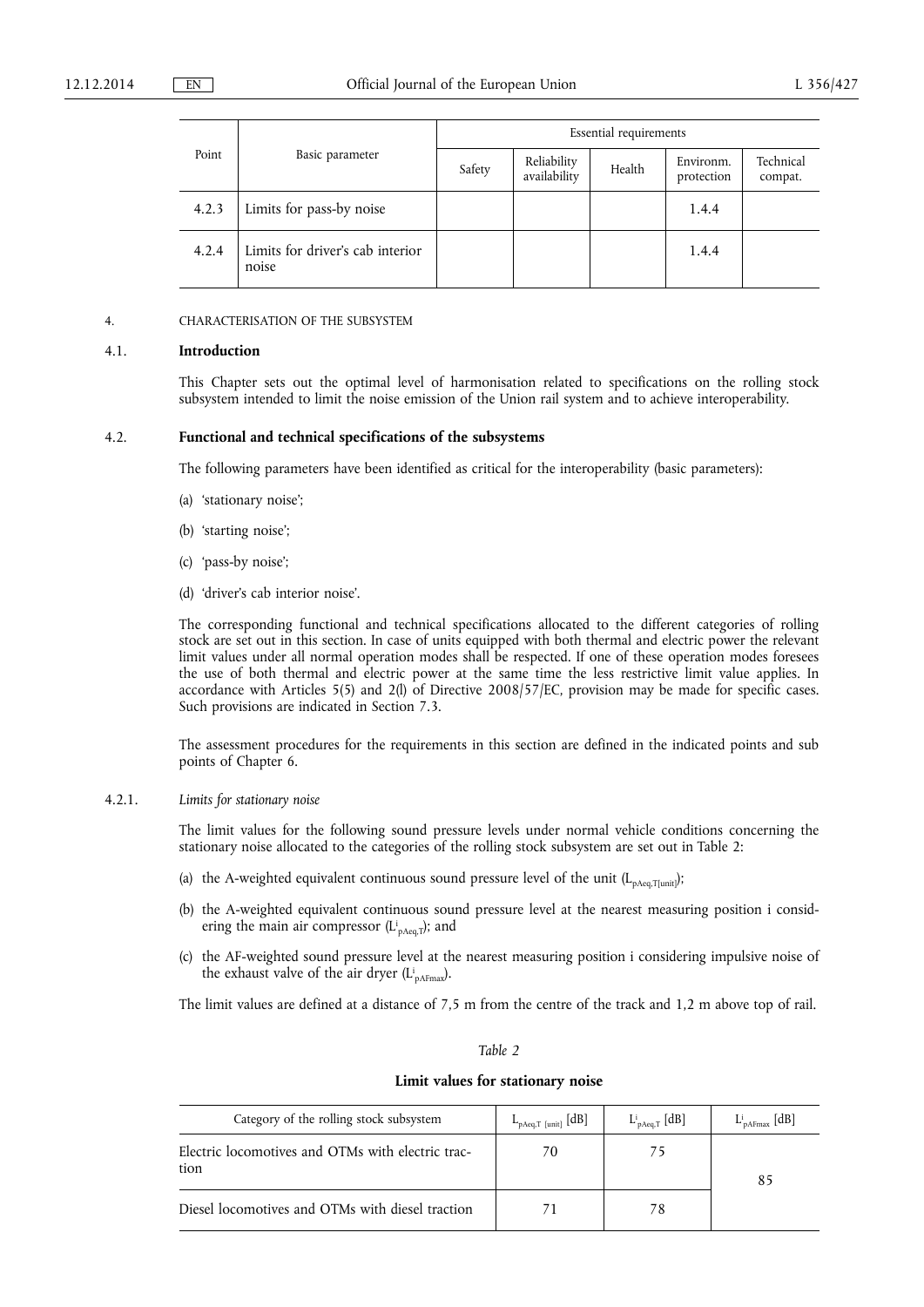| Category of the rolling stock subsystem | $\mathrel{{\mathcal L}}_{pAeq,T~[unit]} [\![dB]\!]$ | $\mathrm{L}^{\mathrm{i}}_{\mathrm{pAeq},\mathrm{T}}\;[\mathrm{dB}]$ | $L^i_{\text{pAFmax}} \; [dB]$ |
|-----------------------------------------|-----------------------------------------------------|---------------------------------------------------------------------|-------------------------------|
| EMUs                                    | 65                                                  | 68                                                                  |                               |
| DMUs                                    | 72                                                  | 76                                                                  |                               |
| Coaches                                 | 64                                                  | 68                                                                  |                               |
| Wagons                                  | 65                                                  | n.a.                                                                | n.a.                          |

The demonstration of conformity is described in point 6.2.2.1.

#### 4.2.2. *Limits for starting noise*

The limit values for the AF-weighted maximum sound pressure level  $(L_{pAF,max})$  concerning the starting noise allocated to the categories of the rolling stock subsystem are set out in Table 3. The limit values are defined at a distance of 7,5 m from the centre of the track and 1,2 m above top of rail.

#### *Table 3*

## **Limit values for starting noise**

| Category of the rolling stock subsystem                                                        | $L_{pAF,max}$ [dB] |
|------------------------------------------------------------------------------------------------|--------------------|
| Electric locomotives with total tractive power $P < 4$ 500 kW                                  | 81                 |
| Electric locomotives with total tractive power $P \ge 4$ 500 kW<br>OTMs with electric traction | 84                 |
| Diesel locomotives $P \le 2000$ kW at the engine output shaft                                  | 85                 |
| Diesel locomotives $P \ge 2000$ kW at the engine output shaft<br>OTMs with diesel traction     | 87                 |
| EMUs with a maximum speed $v_{\text{max}}$ < 250 km/h                                          | 80                 |
| EMUs with a maximum speed $v_{max} \ge 250$ km/h                                               | 83                 |
| DMUs $P < 560$ kW/engine at the engine output shaft                                            | 82                 |
| DMUs $P \ge 560$ kW/engine at the engine output shaft                                          | 83                 |

The demonstration of conformity is described in point 6.2.2.2.

#### 4.2.3. *Limits for pass-by noise*

The limit values for the A-weighted equivalent continuous sound pressure level at a speed of 80 km/h (L<sub>pAeq,</sub>  $_{\text{Tp},(80\text{ km/h})}$  and, if applicable, at 250 km/h (L<sub>pAeq,Tp,(250 km/h)</sub>) concerning the pass-by noise allocated to the categories of the rolling stock subsystem are set out in Table 4. The limit values are defined at a distance of 7,5 m from the centre of the track and 1,2 m above top of rail.

Measurements at speeds higher than or equal to 250 km/h shall also be made at the 'additional measurement position' with a height of 3,5 m above top of rail in accordance with Chapter 6 of EN ISO 3095:2013 and assessed against the applicable limit values of Table 4.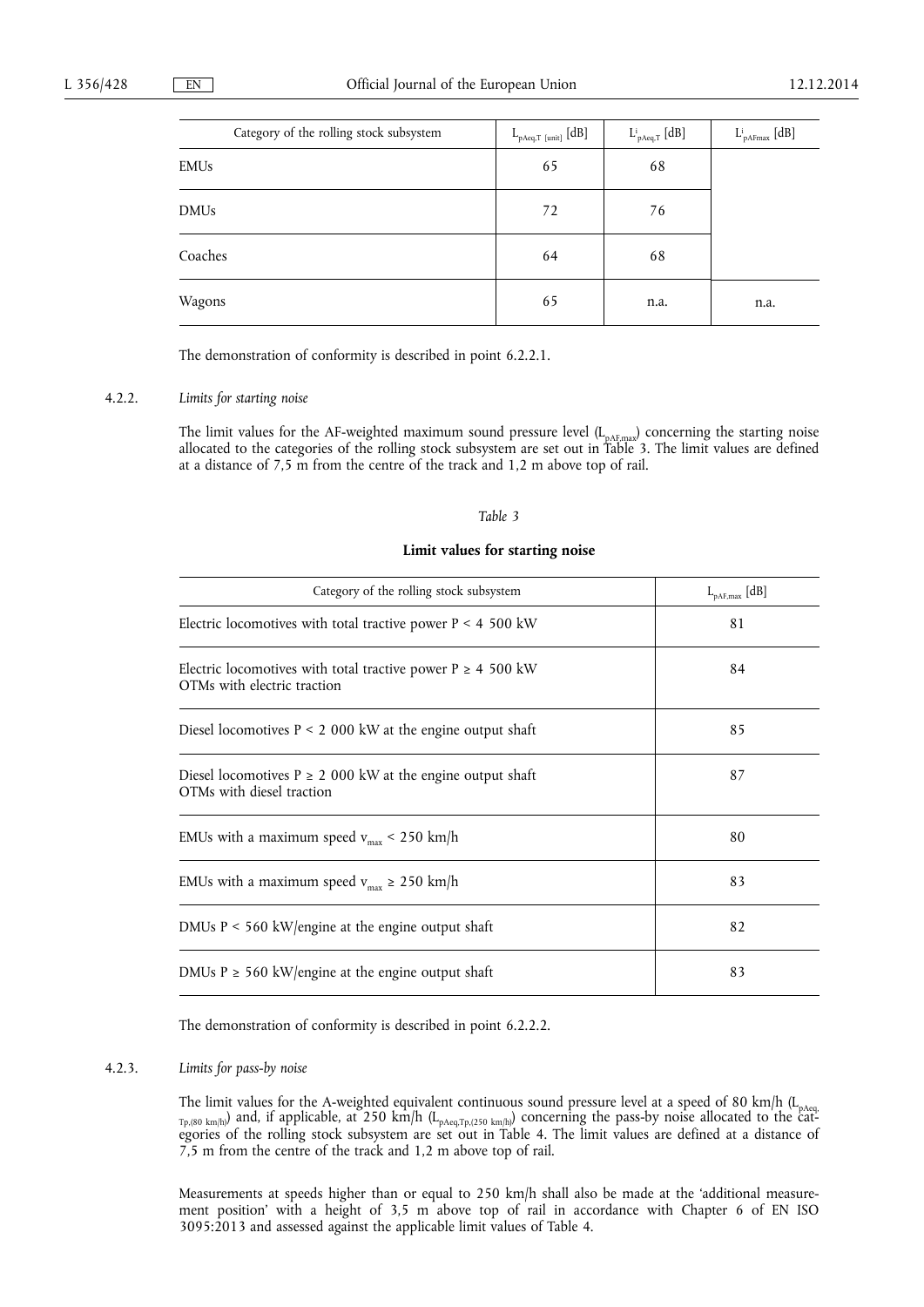| Table |  |
|-------|--|
|-------|--|

**Limit values for pass-by noise** 

| Category of the rolling stock subsystem                                        | $L_{pAeq,Tp (80 km/h)}$ [dB] | $L_{pAeq,Tp (250 km/h)}$ [dB] |
|--------------------------------------------------------------------------------|------------------------------|-------------------------------|
| Electric locomotives and OTMs with electric traction                           | 84                           | 99                            |
| Diesel locomotives and OTMs with diesel traction                               | 85                           | n.a.                          |
| <b>EMUs</b>                                                                    | 80                           | 95                            |
| <b>DMUs</b>                                                                    | 81                           | 96                            |
| Coaches                                                                        | 79                           | n.a.                          |
| Wagons (normalised to APL = $0,225$ ) (*)                                      | 83                           | n.a.                          |
| (*) APL: the number of axles divided by the length over the buffers $(m^{-1})$ |                              |                               |

The demonstration of conformity is described in point 6.2.2.3.

## 4.2.4. *Limits for the driver's cab interior noise*

The limit values for the A-weighted equivalent continuous sound pressure level (L<sub>pAeq,T</sub>) concerning the noise within the driver's cab of electric and diesel locomotives, OTMs, EMUs, DMUs and coaches fitted with a cab are set out in Table 5. The limit values are defined in the vicinity of the driver's ear.

#### *Table 5*

## **Limit values for driver's cab interior noise**

| Noise within the driver's cab                                   | $L_{pAeq,T}$ [dB] |
|-----------------------------------------------------------------|-------------------|
| At standstill with horns sounding                               | 95                |
| At maximum speed $v_{max}$ if $v_{max} < 250$ km/h              | 78                |
| At maximum speed $v_{max}$ if 250 km/h $\le v_{max}$ < 350 km/h | 80                |

The demonstration of conformity is described in point 6.2.2.4.

## 4.3. **Functional and technical specifications of the interfaces**

This TSI has the following interfaces with the rolling stock subsystem:

Interface with subsystems of points (a), (b), (c) and (e) of Chapter 2 (dealt with in Regulation (EU) No 1302/2014) with regard to:

- stationary noise,
- starting noise (not applicable to coaches),
- pass-by noise,
- interior noise within the driver's cab, where applicable.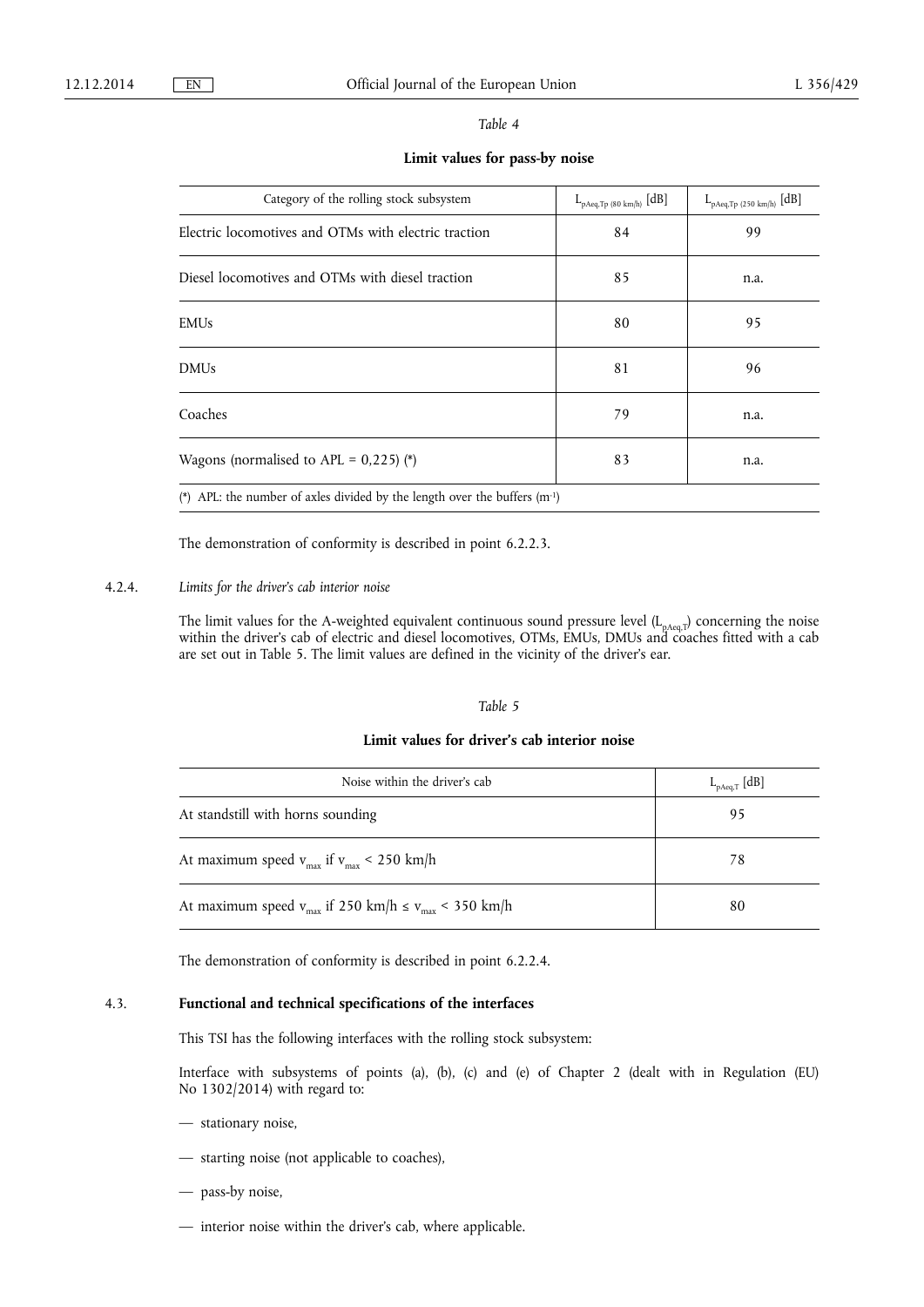Interface with subsystems of point (d) of Chapter 2 (dealt with in Regulation (EU) No 321/2013) with regard to:

- pass-by noise,
- stationary noise.

#### 4.4. **Operating rules**

Requirements concerning the operating rules for the subsystem rolling stock are set out in Section 4.4 of Regulation (EU) No 1302/2014 and in Section 4.4 of Regulation (EU) No 321/2013.

## 4.5. **Maintenance rules**

Requirements concerning the maintenance rules for the subsystem rolling stock are set out in Section 4.5 of Regulation (EU) No 1302/2014 and in Section 4.5 of Regulation (EU) No 321/2013.

#### 4.6. **Professional qualifications**

Not applicable.

## 4.7. **Health and safety conditions**

See Article 6 of this Regulation.

#### 4.8. **European register of authorised types of vehicles**

The data of the rolling stock that must be recorded in the 'European register of authorised types of vehicles (ERATV)' are set out in Decision 2011/665/EU.

#### 5. INTEROPERABILITY CONSTITUENTS

There is no interoperability constituent specified in this TSI.

6. CONFORMITY ASSESSMENT AND EC VERIFICATION

## 6.1. **Interoperability constituents**

Not applicable.

#### 6.2. **Subsystem rolling stock regarding noise emitted by rolling stock**

6.2.1. *Modules* 

The EC verification shall be performed in accordance with the module(s) described in Table 6.

*Table 6* 

## **Modules for EC verification of subsystems**

| SB              | EC-Type Examination                                                             |
|-----------------|---------------------------------------------------------------------------------|
| <b>SD</b>       | EC verification based on quality management system of the production process    |
| SF              | EC verification based on product verification                                   |
| SH <sub>1</sub> | EC verification based on full quality management system plus design examination |

These modules are specified in detail in Decision 2010/713/EU.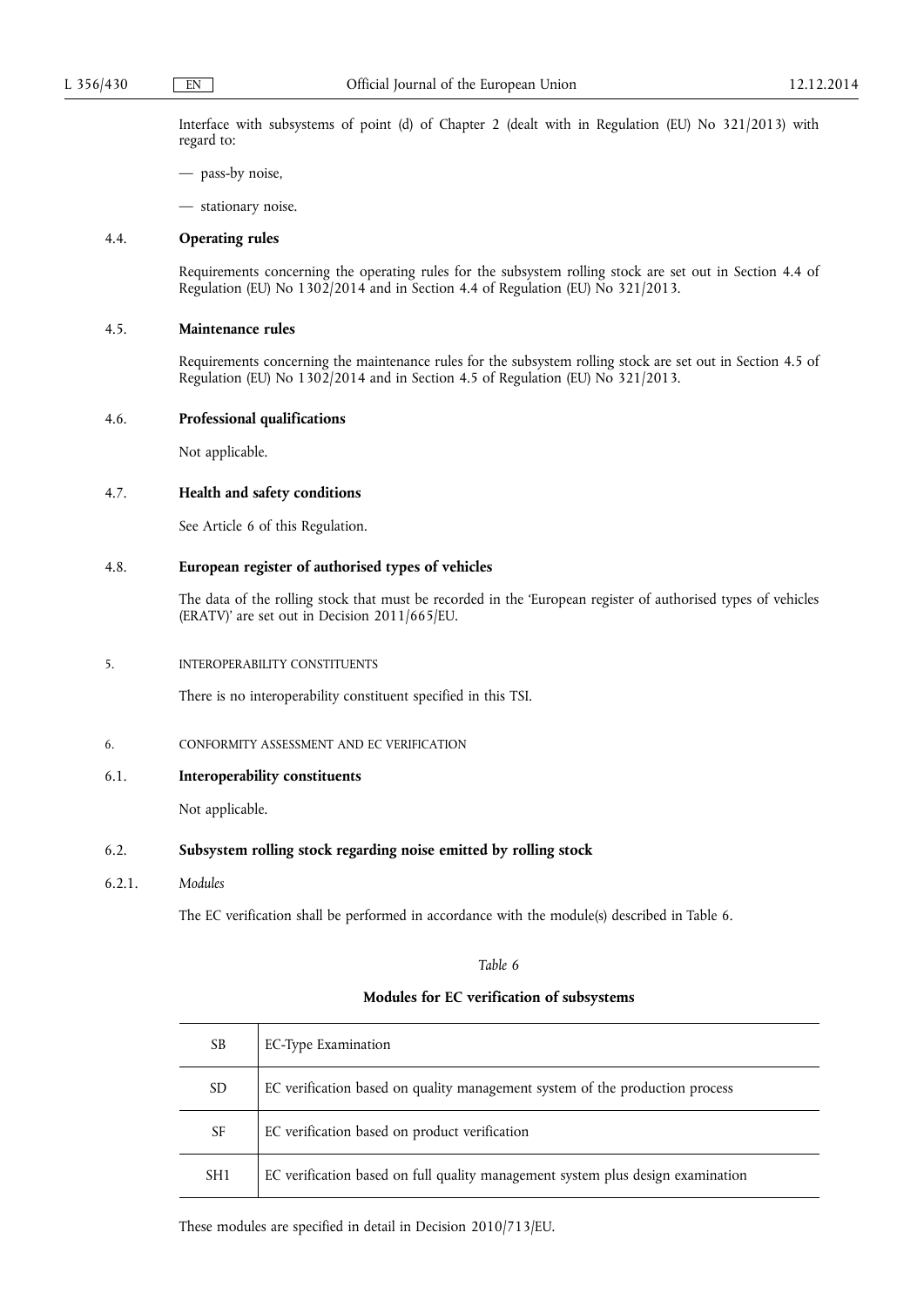#### 6.2.2. *EC verification procedures*

The applicant shall choose one of the following assessment procedures consisting of one or more modules for the EC verification of the subsystem:

 $-$  (SB+SD).

 $-$  (SB+SF),

 $-$  (SH1).

Within the application of the chosen module or module combination the subsystem shall be assessed against the requirements defined in Section 4.2. If necessary, additional requirements concerning the assessment are given in the following points.

#### 6.2.2.1. Stationary noise

The demonstration of conformity with the limit values on stationary noise as set out in point 4.2.1 shall be carried out in accordance with Sections 5.1, 5.2, 5.3, 5.4, 5.5 (without clause 5.5.2), 5.7 and clause 5.8.1 of EN ISO 3095:2013.

For the assessment of the main air compressor noise at the nearest measuring position i, the  $L_{pAeq,T}^i$  indicator shall be used with T representative of one operating cycle as defined in Section 5.7 of EN ISO 3095:2013. Only the train systems that are required for the air compressor to run under normal operating conditions shall be used for this. The train systems which are not needed for the operation of the compressor may be switched off to prevent contribution to the noise measurement. The demonstration of conformity with the limit values shall be carried out under the conditions solely necessary for operation of the main air compressor at the lowest rpm.

For the assessment of the impulsive noise sources at the nearest measuring position i, the  $L_{pA Fmax}$  indicator shall be used. The relevant noise source is the exhaust from the valves of the air dryer.

#### 6.2.2.2. Starting noise

The demonstration of conformity with the limit values on starting noise as set out in point 4.2.2 shall be carried out in accordance with Chapter 7 (without clause 7.5.1.2) of EN ISO 3095:2013. The maximum level method referring to Section 7.5 of EN ISO 3095:2013 shall apply. Deviating from clause 7.5.3 of EN ISO 3095:2013 the train shall accelerate from standstill up to 30 km/h and then maintain the speed.

In addition the noise shall be measured at a distance of 7,5 m from the centre of the track and a height of 1,2 m above top of rail. The 'averaged level method' and the 'maximum level method' in accordance with Section 7.6 and 7.5 respectively of EN ISO 3095:2013 shall apply and the train shall accelerate from standstill up to 40 km/h and then maintain the speed. The measured values are not assessed against any limit value and shall be recorded in the technical file and communicated to the Agency.

For OTMs the starting procedure shall be performed without additional trailer loads.

## 6.2.2.3. Pass-by noise

The demonstration of conformity with the limit values on pass-by noise as set out in point 4.2.3 shall be carried out in accordance with points 6.2.2.3.1 and 6.2.2.3.2.

#### 6.2.2.3.1. Test track conditions

The tests shall be performed on a reference track as defined in Section 6.2 of EN ISO 3095:2013.

However, it is permitted to carry out the test on a track that does not comply with the reference track conditions in terms of acoustic rail roughness level and track decay rates as long as the noise levels measured in accordance with point 6.2.2.3.2 do not exceed the limit values set out in point 4.2.3.

The acoustic rail roughness and the decay rates of the test track shall be determined in any case. If the track on which the tests are performed does meet the reference track conditions, the measured noise levels shall be marked 'comparable', otherwise they shall be marked 'non-comparable'. It shall be recorded in the technical file whether the measured noise levels are 'comparable' or 'non-comparable'.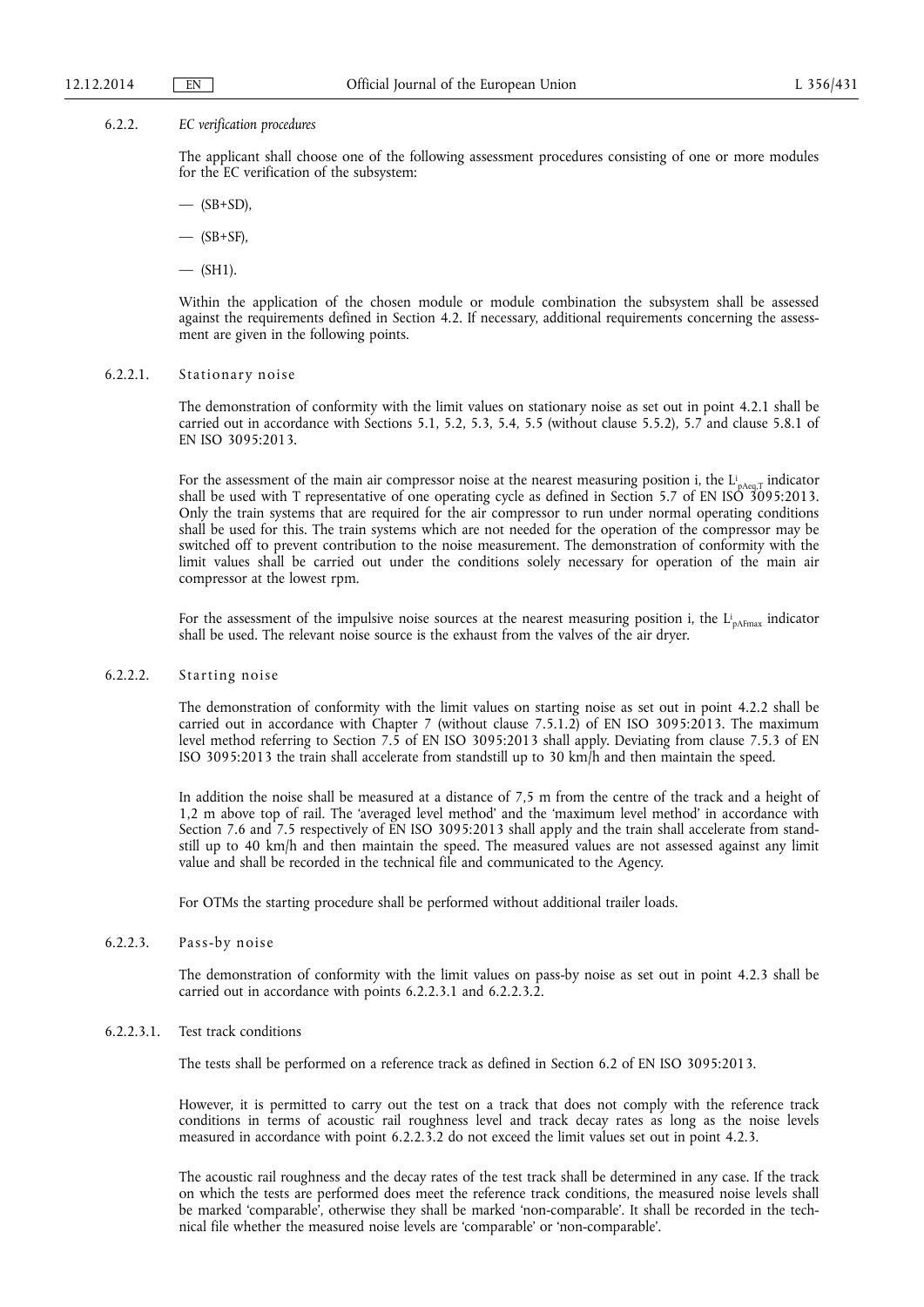The measured acoustic rail roughness values of the test track remain valid during a period starting 3 months before and ending 3 months after this measurement, provided that during this period no track maintenance has been performed which influences the rail acoustic roughness.

The measured track decay rate values of the test track shall remain valid during a period starting 1 year before and ending 1 year after this measurement, provided that during this period no track maintenance has been performed which influences the track decay rates.

Confirmation shall be provided in the technical file that the track data related to the type's pass-by noise measurement were valid during the day(s) of testing, e.g. by providing the date of last maintenance having an impact on noise.

Furthermore, it is permitted to carry out tests at speeds equal to or higher than 250 km/h on slab tracks. In this case the limit values shall be 2 dB higher than those set out in point 4.2.3.

#### 6.2.2.3.2. Procedure

The tests shall be carried out in accordance with the provision in Sections 6.1, 6.3, 6.4, 6.5, 6.6 and 6.7 (without 6.7.2) of EN ISO 3095:2013. Any comparison against limit values shall be carried out with results rounded to the nearest integer decibel. Any normalisation shall be performed before rounding. The detailed assessment procedure is set out in points 6.2.2.3.2.1, 6.2.2.3.2.2 and 6.2.2.3.2.3.

6.2.2.3.2.1. EMU, DMUs, locomotives and coaches

For EMU, DMUs, locomotives and coaches three classes of maximum operational speed are distinguished:

- (1) If the maximum operational speed of the unit is lower than or equal to 80 km/h, the pass-by noise shall be measured at its maximum speed  $v_{\text{max}}$ . This value shall not exceed the limit value L<sub>pAeq,Tp(80 km/h)</sub> as set out in point 4.2.3.
- (2) If the maximum operational speed  $v_{max}$  of the unit is higher than 80 km/h and lower than 250 km/h, the pass-by noise shall be measured at 80 km/h and at its maximum speed. Both measured pass-by noise values  $L_{pAeq,Tp(ttest)}$  shall be normalised to the reference speed of 80 km/h  $L_{pAeq,Tp(80 \text{ km/h})}$  using formula (1). The normalised value shall not exceed the limit value  $L_{pAeq,Tp(80 \text{ km/h})}$  as set out in point 4.2.3.

*Formula (1):* 

$$
L_{pAeq,Tp(80\ km/h)} = L_{pAeq,Tp(vtest)} - 30 * log\ (v_{test}/80\ km/h)
$$

 $V_{\text{test}}$  = Actual speed during the measurement

(3) If the maximum operational speed  $v_{\text{max}}$  of the unit is equal to or higher than 250 km/h, the pass-by noise shall be measured at 80 km/h and at its maximum speed with an upper test speed limit of 320 km/h. The measured pass-by noise value  $L_{pAeq,Typ(rest)}$  at 80 km/h shall be normalised to the reference speed of 80 km/h L<sub>pAeq,Tp(80 km/h)</sub> using formula (1). The normalised value shall not exceed the limit value  $L_{pAeq,Tp(80\text{ km/h})}$  as set out in point 4.2.3. The measured pass-by noise value at maximum speed  $L_{pAeq,Tp(vtest)}$ shall be normalised to the reference speed of 250 km/h  $L_{pAeq,Tp(250\ km/h)}$  using formula (2). The normalised value shall not exceed the limit value  $L_{pAeq,Tp(250 \text{ km/h})}$  as set out in point 4.2.3.

*Formula (2):* 

$$
L_{\text{pAeq},\text{Tp(250 km/h)}} = L_{\text{pAeq},\text{Tp(vtest)}} - 50 * \log(v_{\text{test}}/250 \text{ km/h})
$$

 $V_{\text{test}}$  = Actual speed during the measurement

#### 6.2.2.3.2.2. Wagons

For wagons two classes of maximum operational speed are distinguished:

(1) If the maximum operational speed  $v_{max}$  of the unit is lower than or equal to 80 km/h, the pass-by noise shall be measured at its maximum speed. The measured pass-by noise value  $\rm L_{pAeq,Tp(vtest)}$  shall be normalised to a reference APL of 0,225 m<sup>-1</sup> L<sub>pAeq.Tp (APLref)</sub> using formula (3). This value shall not exceed the limit value  $L_{pAeq,Tp(80 \text{ km/h})}$  as set out in point 4.2.3.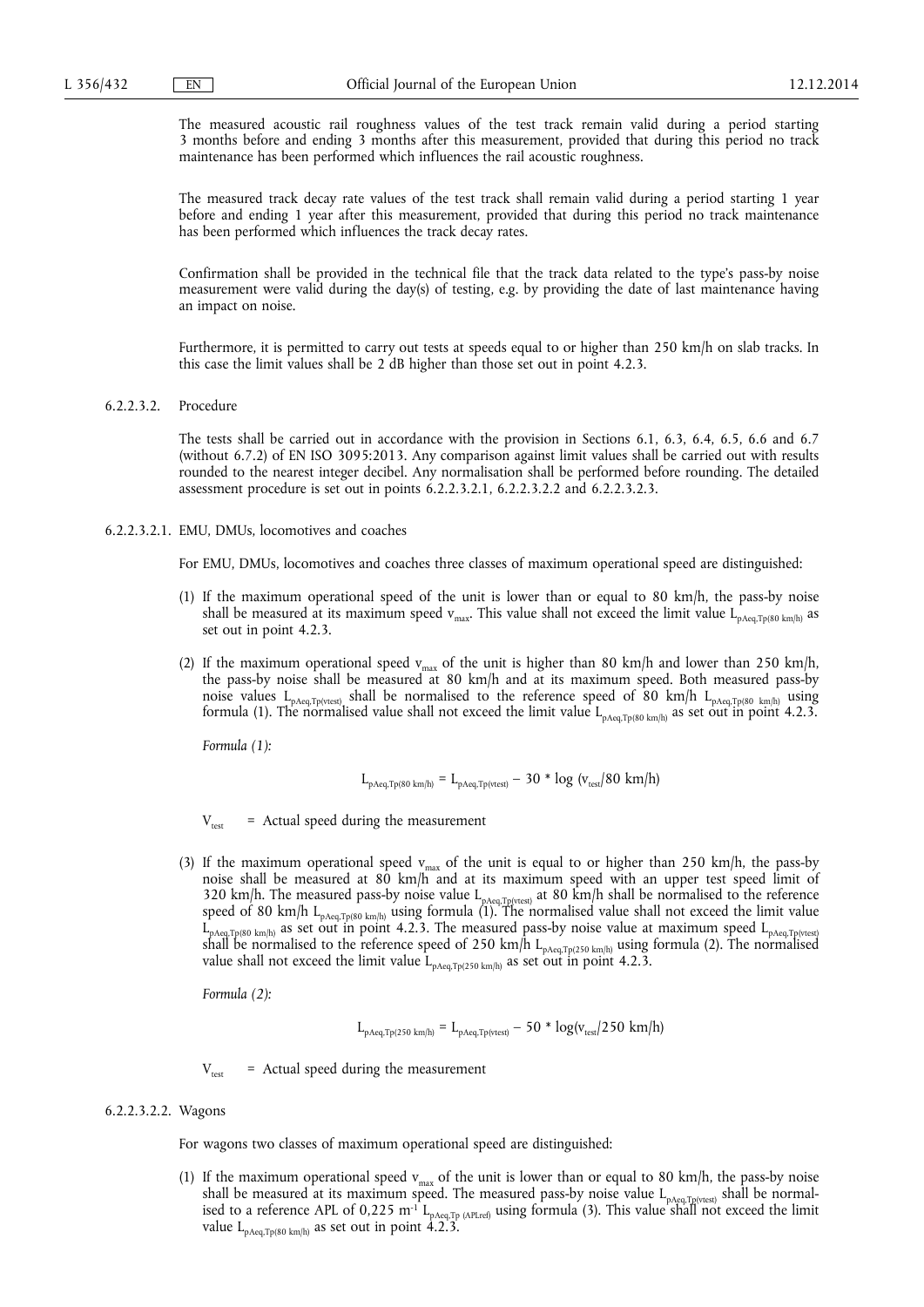*Formula (3):* 

$$
L_{pAeq,Tp\;(APLref)} = L_{pAeq,Tp(vtest)} - 10 * log(APL_{wag}/0,225\ m^{-1})
$$

 $APL_{w30}$  = Number of axles divided by the length over the buffers  $[m^{-1}]$ 

 $V_{\text{tot}}$  = Actual speed during the measurement

(2) If the maximum operational speed  $v_{max}$  of the unit is higher than 80 km/h, the pass-by noise shall be measured at 80 km/h and at its maximum speed. Both measured pass-by noise values  $L_{pAeq, Tp(rtest)}$  shall be normalised to the reference speed of 80 km/h and to a reference APL of 0,225 m<sup>-1</sup> L<sub>pAeq,Tp(APL ref, 80 km/h)</sub> using formula (4). The normalised value shall not exceed the limit value  $L_{pAeq,Tp(80 \text{ km/h})}$  as set out in point 4.2.3.

*Formula (4):* 

 $L_{\text{pAeq},Tp\text{ (APLref, 80 km/h)}} = L_{\text{pAeq},Tp\text{(vtest)}} - 10 * \log(\text{APL}_{\text{wag}}/0,225 \text{ m}^{-1}) - 30 * \log(\text{v}_\text{test}/80 \text{ km/h})$ 

 $APL_{wca}$  = Number of axles divided by the length over the buffers  $[m^{-1}]$ 

 $V_{\text{test}}$  = Actual speed during the measurement

## 6.2.2.3.2.3. OTMs

For OTMs the same assessment procedure as set out in 6.2.2.3.2.1 applies. The measuring procedure shall be performed without additional trailer loads.

OTMs are deemed to comply with the pass-by noise level requirements in point 4.2.3 without measuring when they are:

- solely braked by either composite brake blocks or disc brakes, and
- equipped with composite scrubbers, if scrubber blocks are fitted.
- 6.2.2.4. Driver's cab interior noise

The demonstration of conformity with the limit values on the driver's cab interior noise as set out in point 4.2.4 shall be carried out in accordance with EN 15892:2011. For OTMs the measuring procedure shall be performed without additional trailer loads.

6.2.3. *Simplified evaluation* 

Instead of the test procedures as set out in point 6.2.2, it is permitted to substitute some or all of the tests by a simplified evaluation. The simplified evaluation consists of acoustically comparing the unit under assessment to an existing type (further referred to as the reference type) with documented noise characteristics.

The simplified evaluation may be used for each of the applicable basic parameters 'stationary noise', 'starting noise', 'pass-by noise' and 'driver's cab interior noise' autonomously and shall consist of providing evidence that the effects of the differences of the unit under assessment do not result in exceeding the limit values set out in Section 4.2.

For the units under simplified evaluation, the proof of conformity shall include a detailed description of the noise relevant changes compared to the reference type. From this description, a simplified evaluation shall be performed. The estimated noise values shall include the uncertainties of the applied evaluation method. The simplified evaluation can either be a calculation and/or simplified measurement.

A unit certified on the basis of the simplified evaluation method shall not be used as a reference unit for a further evaluation.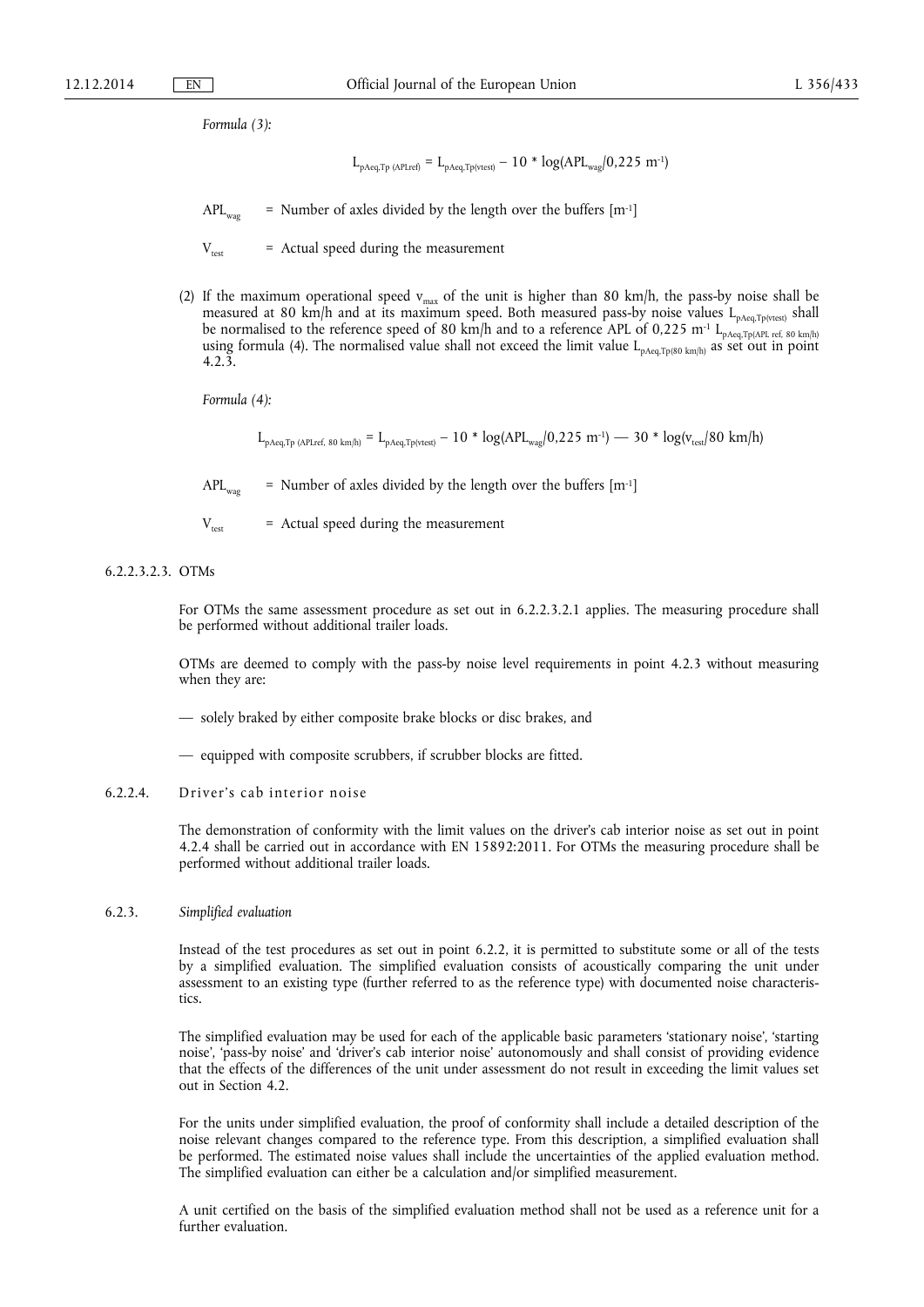If the simplified evaluation is applied for pass-by noise, the reference-type shall comply with at least one of the following:

- Chapter 4 and for which the pass-by noise results are marked 'comparable'
- Chapter 4 of Decision 2011/229/EU and for which the pass-by noise results are marked 'comparable'
- Chapter 4 of Decision 2006/66/EC
- Chapter 4 of Decision 2008/232/EC.

In case of a wagon whose parameters remain, compared to the reference type, within the permitted range of Table 7 it is deemed without further verification that the unit complies with the limit values on pass-by noise as set out in point 4.2.3.

## *Table 7*

#### **Permitted variation of wagons for the exemption from verification**

| Parameter       | Permitted variation (compared to the reference unit)                                             |
|-----------------|--------------------------------------------------------------------------------------------------|
| Max. unit speed | Any speed up to 160 km/h                                                                         |
| Type of wheel   | Only if equally or less noisy (acoustic characterisation i. a. w. Annex E of EN<br>13979-1:2011) |
| Tare weight     | Only within the range of $+20$ %/- 5 %                                                           |
| Brake block     | Only if variation does not result in higher noise emission.                                      |

#### 7. IMPLEMENTATION

## 7.1. **Application of this TSI to new subsystems**

See Article 8 of this Regulation.

#### 7.2. **Application of this TSI to renewed and upgraded subsystems**

If a Member State considers that in accordance with Article 20(1) of Directive 2008/57/EC a new authorisation for placing in service is necessary, the applicant shall demonstrate that the noise levels of renewed or upgraded units remain below the limits set out in the TSI which was applicable when the unit in question was first authorised. If no TSI existed at the time of the first authorisation, it shall be demonstrated that the noise levels of renewed or upgraded units are either not increased or remain below the limits set out in Decision 2006/66/EC or Decision 2002/735/EC.

The demonstration shall be limited to the basic parameters affected by the renewal/upgrade.

If the simplified evaluation is applied, the original unit may represent the reference unit in accordance with the provisions of point 6.2.3.

The replacement of a whole unit or (a) vehicle(s) within a unit (e.g. a replacement after a severe damage) does not require a conformity assessment against this TSI, as long as the unit or the vehicle(s) are identical to the ones they replace.

If, during renewal or upgrading of a wagon, a wagon is being equipped with composite brake blocks and no noise sources are added to the wagon under assessment, then it shall be assumed that the requirements of point 4.2.3 are met without further testing.

## 7.3. **Specific cases**

#### 7.3.1. *Introduction*

The specific cases, as listed in point 7.3.2, are classified as

- (a) 'P' cases: 'permanent' cases;
- (b) 'T' cases: 'temporary' cases.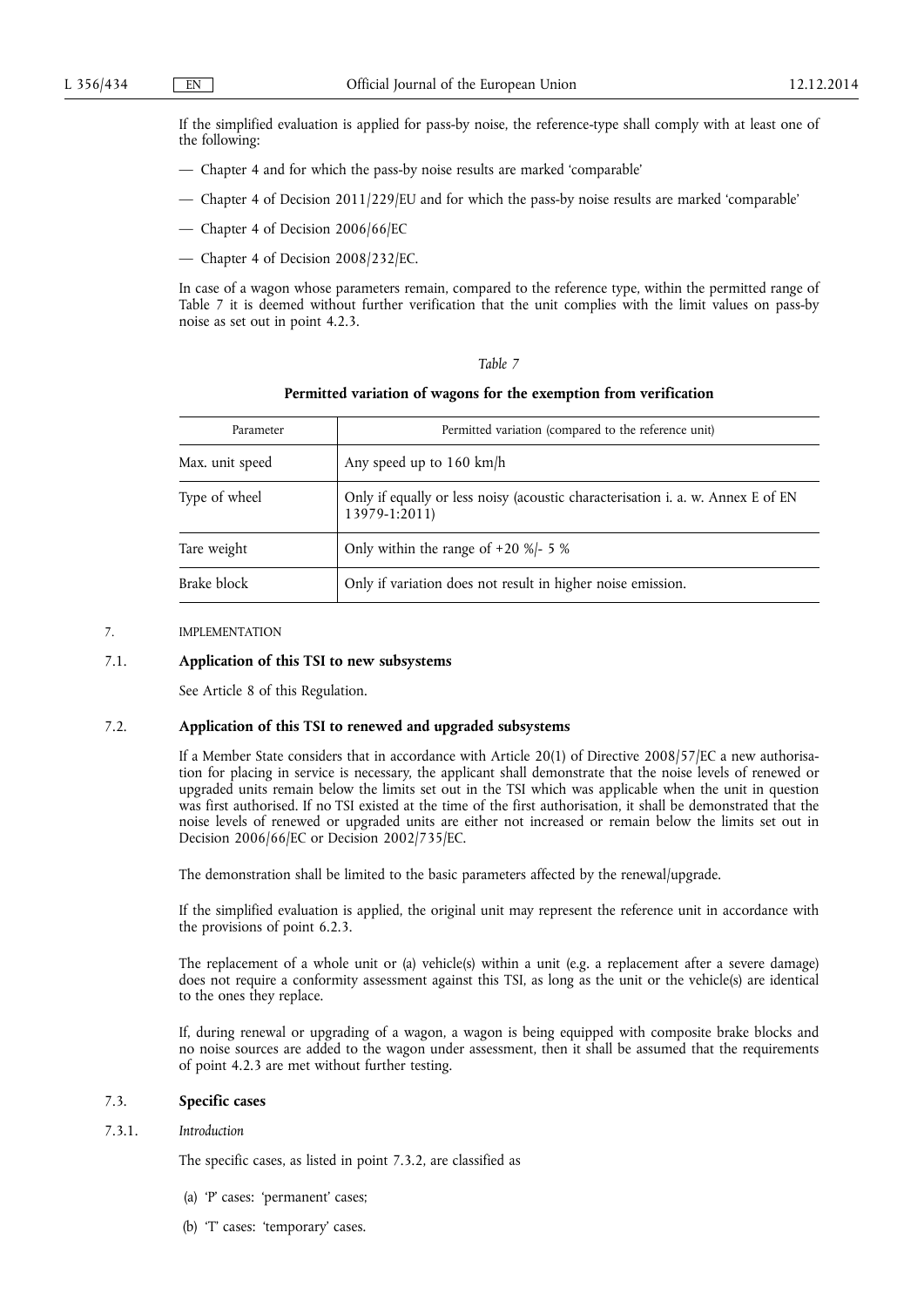- 7.3.2. *List of specific cases*
- 7.3.2.1. General specific case

*Specific case Estonia, Finland, Latvia and Lithuania* 

('P') For units from third countries with 1 520mm wheel set gauge the application of national technical rules instead of the requirements in this TSI is permitted.

- 7.3.2.2. Limits for stationary noise (point 4.2.1)
	- (a) Specific case Finland

('T') For coaches and wagons equipped with a diesel generator for electrical power supply higher than 100 kW and intended to operate solely on the railway network of Finland the limit value for stationary noise LpAeq,T [unit] in Table 2 may be raised up to 72 dB.

Decision 2011/229/EU may continue to be applied for freight wagons to be used only on the territory of Finland and until the relevant technical solution in relation to Nordic winter conditions is found, but in any case not later than until 31 December 2017. This shall not prevent freight wagons from other Member States to operate on the Finnish network.

(b) Specific case UK for Great Britain

('P') For DMUs intended to operate solely on the railway network of Great Britain the limit value for stationary noise  $L_{pAeq,T [unit]}$  in Table 2 may be raised up to 77 dB.

This specific case does not apply to DMUs intended to operate solely on the High Speed 1 railway network.

(c) Specific case UK for Great Britain

(T) For units intended to operate solely on the railway network of Great Britain the limit values  $L_{\text{pAeq,T}}$ in Table 2 considering the main air compressor do not apply. The measured values shall be submitted to the NSA UK.

This specific case does not apply to units intended to operate solely on the High Speed 1 railway network.

- 7.3.2.3. Limits for starting noise (point 4.2.2)
	- (a) Specific case Sweden

('T') For locomotives with total tractive power of more than 6 000 kW and a maximum axle load of more than 25 t the limit values for starting noise  $L_{pAF,max}$  in Table 3 may be raised up to 89 dB.

(b) Specific case UK for Great Britain

('P') For units specified in Table 8 intended to operate solely on the railway network of Great Britain the limit value for starting noise  $L_{pAF,max}$  in Table 3 may be raised up to the values set out in Table 8.

#### *Table 8*

## **Limit values for starting noise regarding a specific case UK for Great Britain**

| Category of the rolling stock subsystem                       | $L_{\text{pAF,max}}$ [dB] |
|---------------------------------------------------------------|---------------------------|
| Electric locomotives with total tractive power $P < 4$ 500 kW | 83                        |
| Diesel locomotives $P \le 2000$ kW at the engine output shaft | 89                        |
| <b>DMUs</b>                                                   | 85                        |

This specific case does not apply to units intended to operate solely on the High Speed 1 railway network.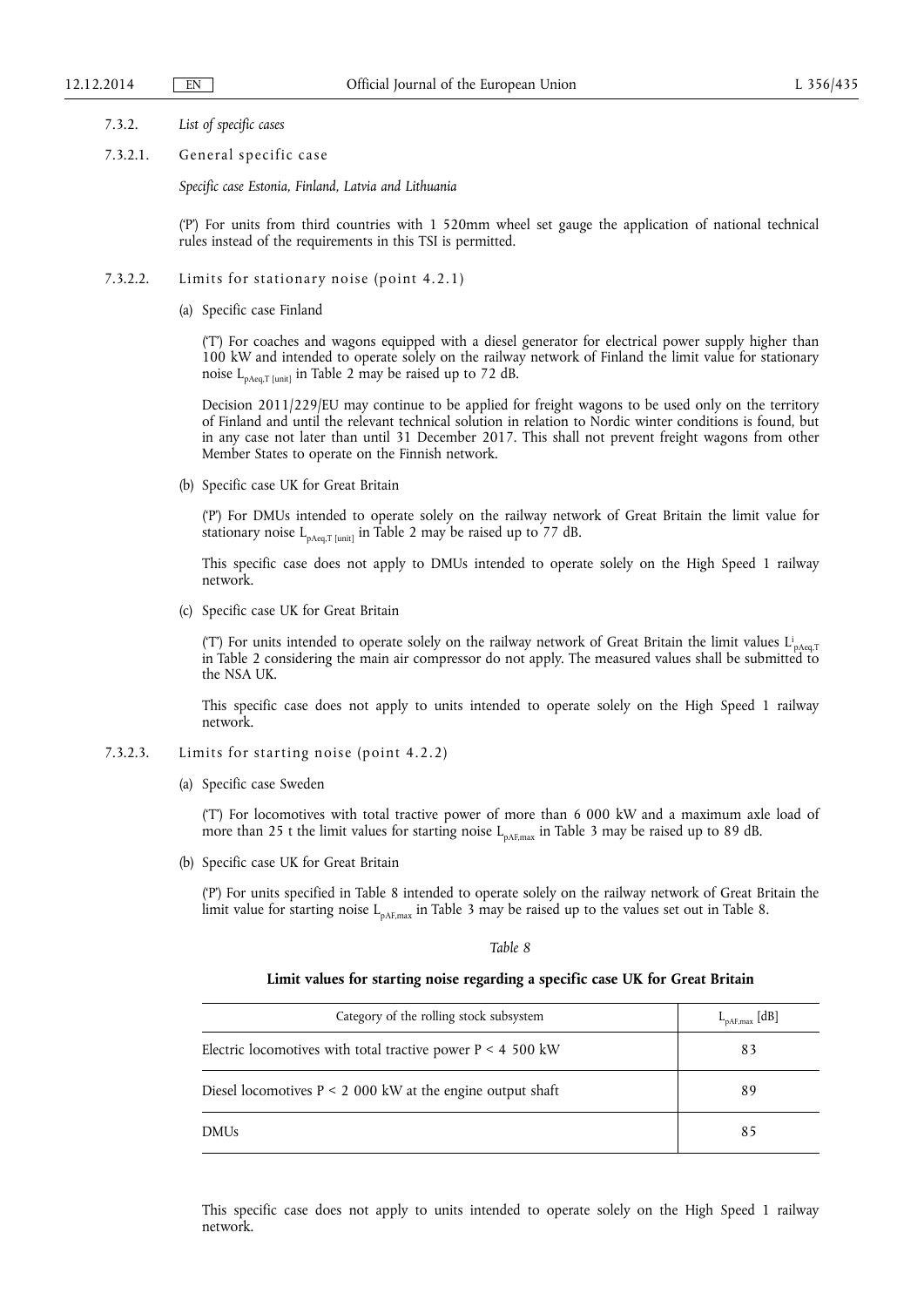## 7.3.2.4. Limits for pass-by noise (point 4.2.3)

(a) Specific case Sweden

('T') For locomotives with total tractive power of more than 6 000 kW and a maximum axle load of more than 25 t the limit values for pass-by noise  $\rm L_{pAeq,Tp\ (80\ km/h)}$  in Table 4 may be raised up to 85 dB.

## *Appendix A*

## **Open points**

This TSI does not contain any open points

## *Appendix B*

## **Standards referred to in this TSI**

| <b>TSI</b>                     | Standard |                                      |         |  |
|--------------------------------|----------|--------------------------------------|---------|--|
| Characteristics to be assessed |          | References to mandatory<br>standards | Chapter |  |
| Stationary noise               | 4.2.1    |                                      |         |  |
|                                | 6.2.2.1  | EN ISO 3095:2013                     | 5       |  |
| Starting noise                 | 4.2.2    |                                      |         |  |
|                                | 6.2.2.2  | EN ISO 3095:2013                     | 7       |  |
| Pass-by noise                  | 4.2.3    | EN ISO 3095:2013                     | 6       |  |
|                                | 6.2.2.3  | EN ISO 3095:2013                     | 6       |  |
| Driver's cab interior noise    | 4.2.4    |                                      |         |  |
|                                | 6.2.2.4  | EN 15892:2011                        | all     |  |
| Simplified evaluation          | 6.2.3    | EN 13979-1:2011                      | Annex E |  |